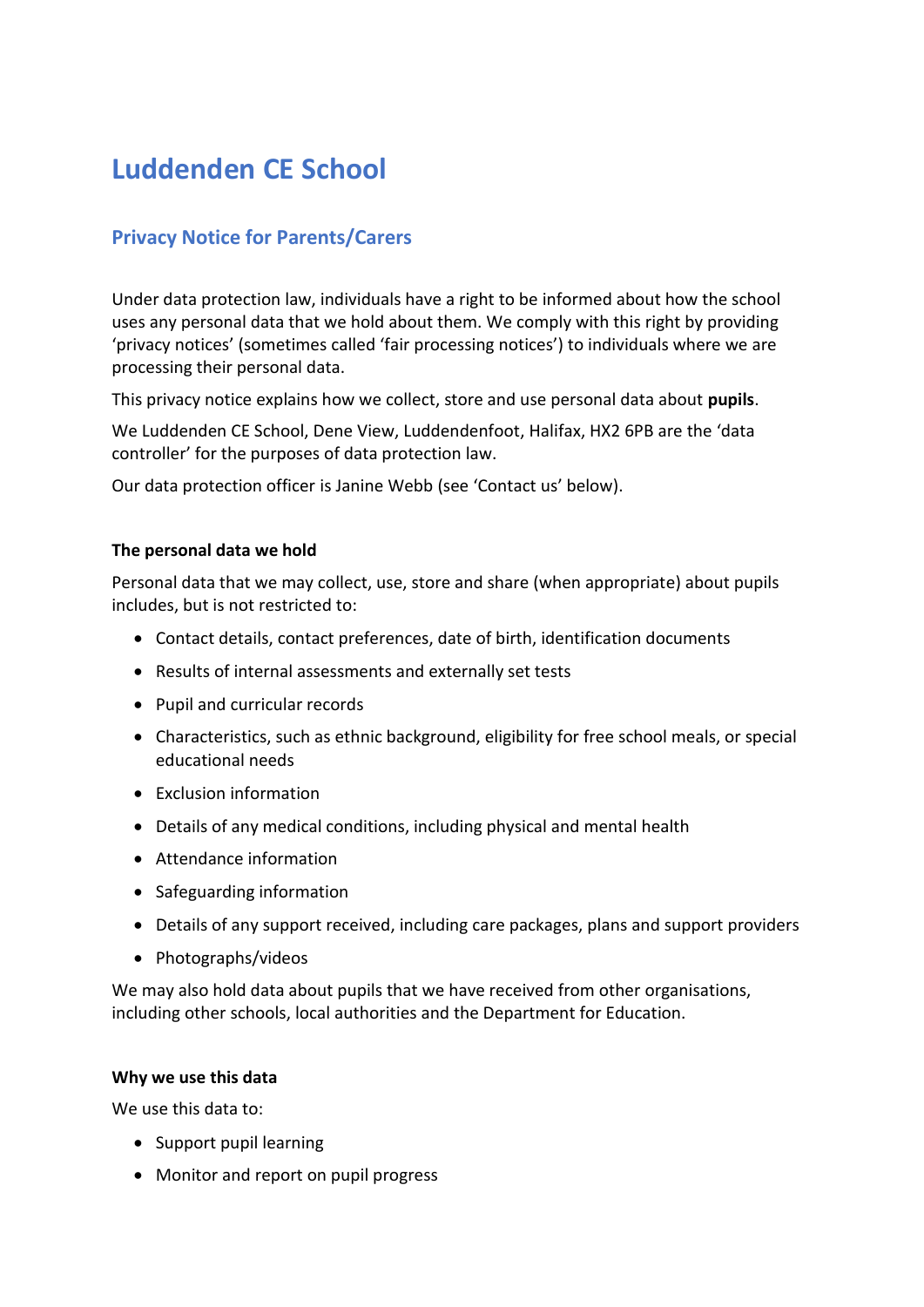- Provide appropriate pastoral care
- Protect pupil welfare
- Assess the quality of our services
- Administer admissions waiting lists
- Carry out research
- Comply with the law regarding data sharing

## **Our legal basis for using this data**

We only collect and use pupils' personal data when the law allows us to. Most commonly, we process it where:

- We need to comply with a legal obligation
- We need it to perform an official task in the public interest

Less commonly, we may also process pupils' personal data in situations where:

- We have obtained consent to use it in a certain way
- We need to protect the individual's vital interests (or someone else's interests)

Where we have obtained consent to use pupils' personal data, this consent can be withdrawn at any time. We will make this clear when we ask for consent, and explain how consent can be withdrawn.

Some of the reasons listed above for collecting and using pupils' personal data overlap, and there may be several grounds which justify our use of this data.

Where we process special category data we will identify both a lawful basis and a separate condition for processing under UK GDPR Article 9.

## **Collecting this information**

While the majority of information we collect about pupils is mandatory, there is some information that can be provided voluntarily.

Whenever we seek to collect information from you or your child, we make it clear whether providing it is mandatory or optional. If it is mandatory, we will explain the possible consequences of not complying.

### **How we store this data**

We keep personal information about pupils while they are attending our school. We may also keep it beyond their attendance at our school if this is necessary in order to comply with our legal obligations. Our record retention schedule/records management policy (available on our website) sets out how long we keep information about pupils.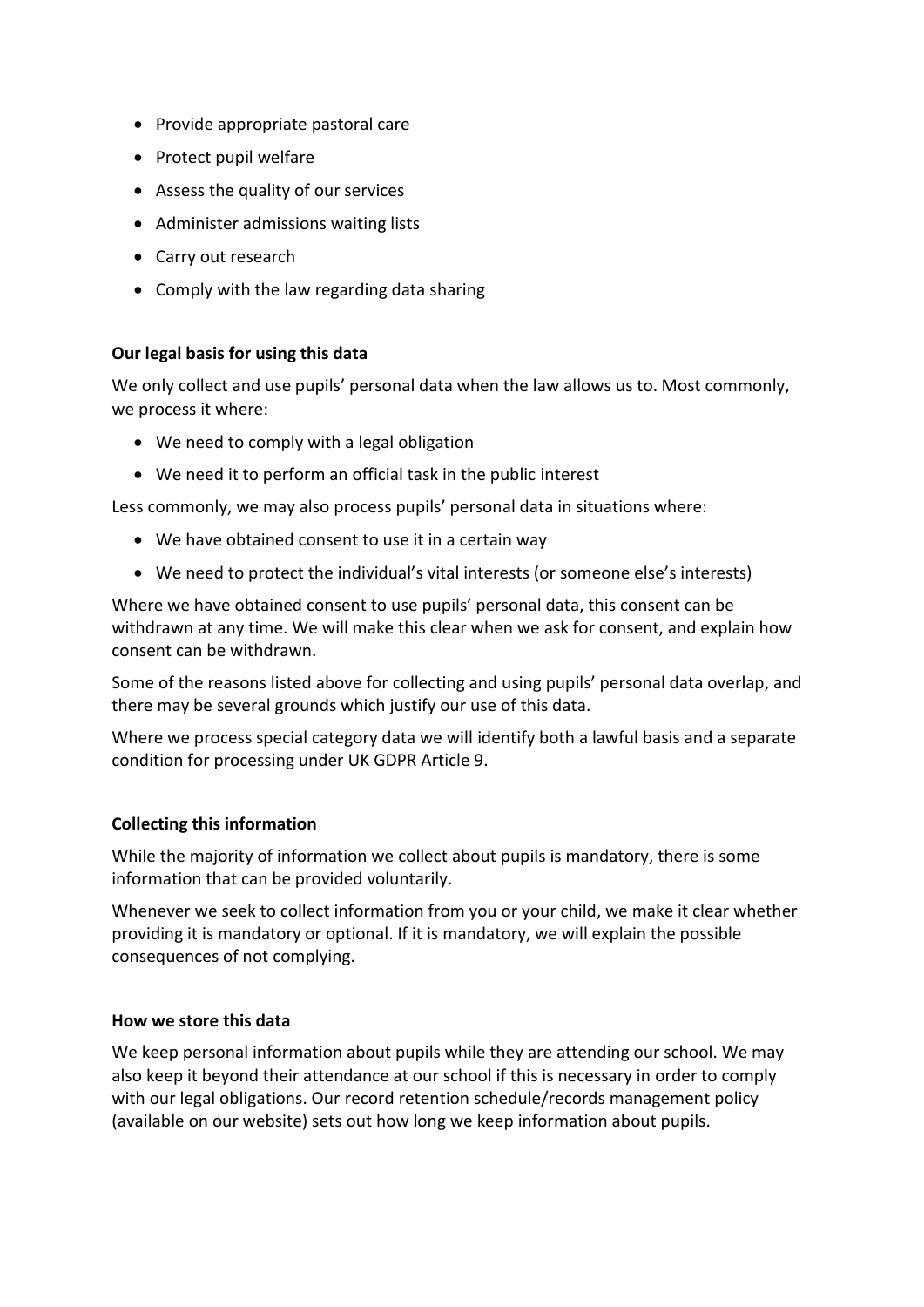## **Data sharing**

We do not share information about pupils with any third party without consent unless the law and our policies allow us to do so.

Where it is legally required, or necessary (and it complies with data protection law) we may share personal information about pupils with:

- Our local authority
- The Department for Education
- The pupil's family and representatives
- Educators and examining bodies
- Ofsted
- Suppliers and service providers to enable them to provide the service we have contracted them for
- Financial organisations
- Central and local government
- Our auditors
- Survey and research organisations
- Health authorities
- Security organisations
- Health and social welfare organisations
- Professional advisers and consultants
- Charities and voluntary organisations
- Police forces, courts, tribunals
- Professional bodies

### **National Pupil Database**

We are required to provide information about pupils to the Department for Education as part of statutory data collections such as the school census

Some of this information is then stored in the [National Pupil Database](https://www.gov.uk/government/publications/national-pupil-database-user-guide-and-supporting-information) (NPD), which is owned and managed by the Department and provides evidence on school performance to inform research.

The database is held electronically so it can easily be turned into statistics. The information is securely collected from a range of sources including schools, local authorities and exam boards.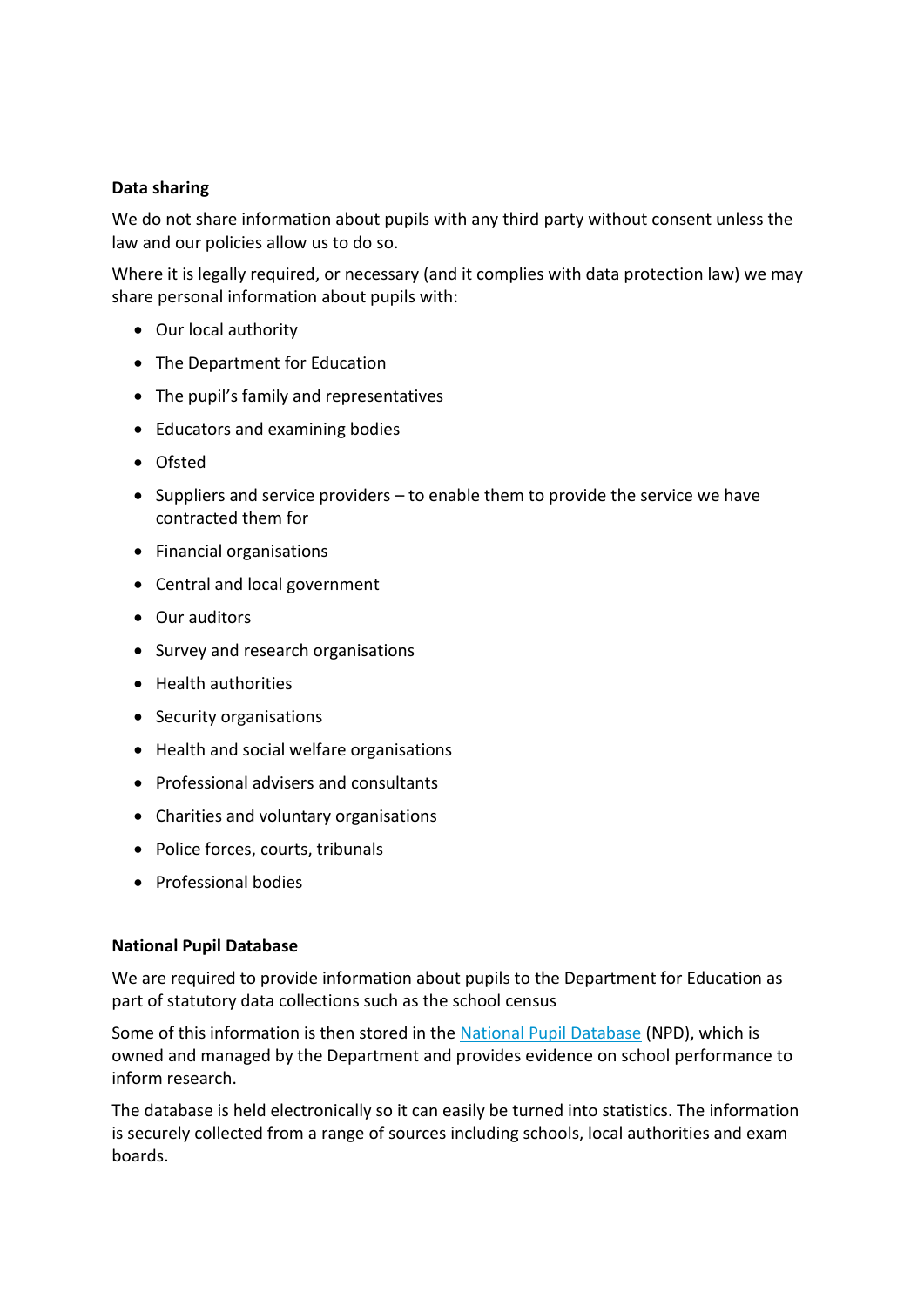The Department for Education may share information from the NPD with other organisations which promote children's education or wellbeing in England. Such organisations must agree to strict terms and conditions about how they will use the data.

For more information, see the Department's webpage on [how it collects and shares](https://www.gov.uk/data-protection-how-we-collect-and-share-research-data)  [research data.](https://www.gov.uk/data-protection-how-we-collect-and-share-research-data)

You can also [contact the Department for Education](https://www.gov.uk/contact-dfe) with any further questions about the NPD.

## **Transferring data internationally**

Where we transfer personal data to a country or territory outside the European Economic Area, we will do so in accordance with data protection law.

## **Parents and pupils' rights regarding personal data**

Individuals have a right to make a **'subject access request'** to gain access to personal information that the school holds about them.

Parents/carers can make a request with respect to their child's data where the child is not considered mature enough to understand their rights over their own data (usually under the age of 12), or where the child has provided consent.

Parents also have the right to make a subject access request with respect to any personal data the school holds about them.

If you make a subject access request, and if we do hold information about you or your child, we will:

- Give you a description of it
- Tell you why we are holding and processing it, and how long we will keep it for
- Explain where we got it from, if not from you or your child
- Tell you who it has been, or will be, shared with
- Let you know whether any automated decision-making is being applied to the data, and any consequences of this
- Give you a copy of the information in an intelligible form

Individuals also have the right for their personal information to be transmitted electronically to another organisation in certain circumstances.

If you would like to make a request please contact our data protection officer.

Parents/carers can access their child's **educational record**. To request access, please contact the school office.

### **Other rights**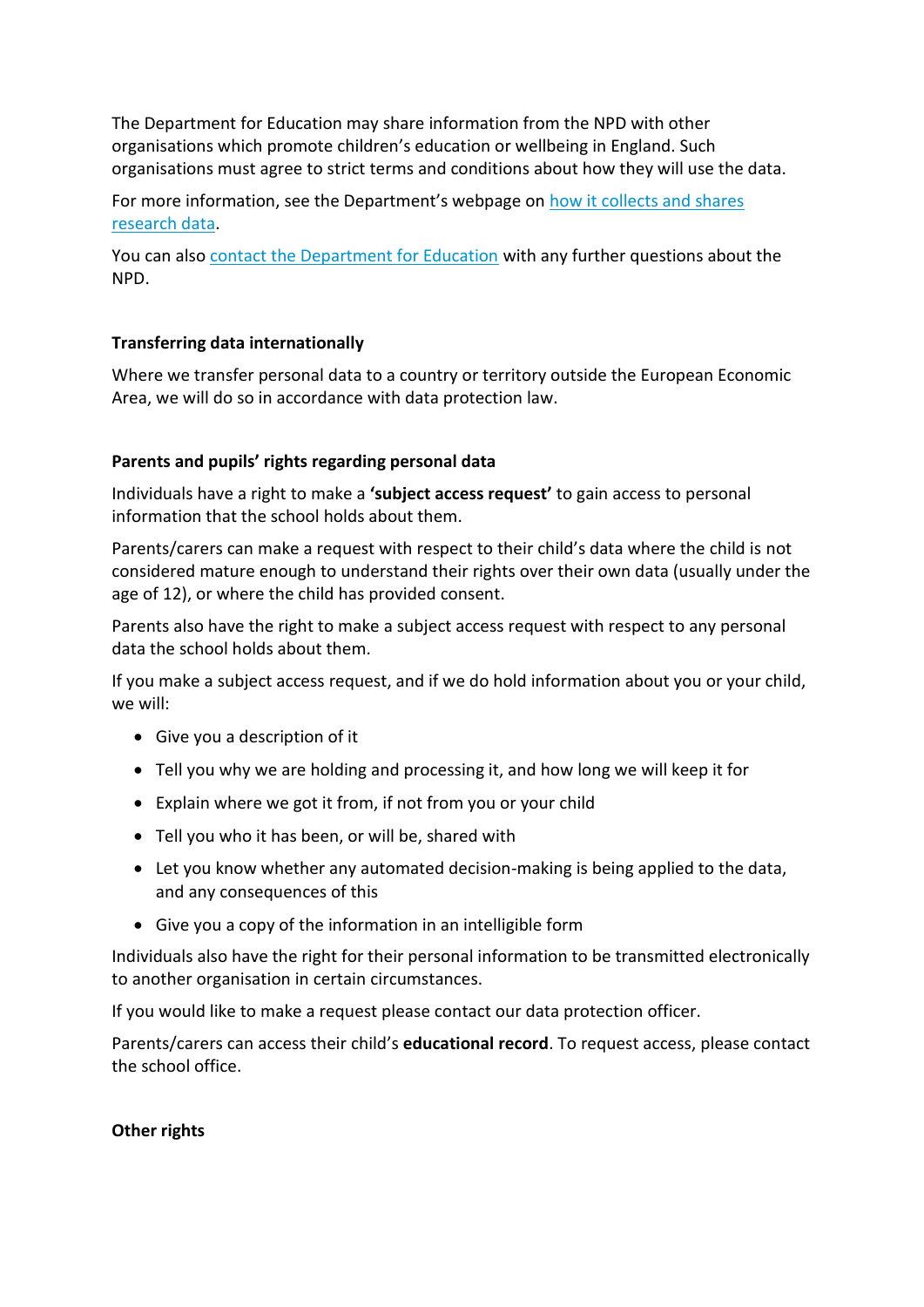Under data protection law, individuals have certain rights regarding how their personal data is used and kept safe, including the right to:

- Object to the use of personal data if it would cause, or is causing, damage or distress
- Prevent it being used to send direct marketing
- Object to decisions being taken by automated means (by a computer or machine, rather than by a person)
- In certain circumstances, have inaccurate personal data corrected, deleted or destroyed, or restrict processing
- Claim compensation for damages caused by a breach of the data protection regulations

To exercise any of these rights, please contact our data protection officer.

### **Complaints**

We take any complaints about our collection and use of personal information very seriously.

If you think that our collection or use of personal information is unfair, misleading or inappropriate, or have any other concern about our data processing, please raise this with us in the first instance.

To make a complaint, please contact our data protection officer.

Alternatively, you can make a complaint to the Information Commissioner's Office:

- Report a concern online at<https://ico.org.uk/concerns/>
- Call 0303 123 1113
- Or write to: Information Commissioner's Office, Wycliffe House, Water Lane, Wilmslow, Cheshire, SK9 5AF

### **Contact us**

If you have any questions, concerns or would like more information about anything mentioned in this privacy notice, please contact our **data protection officer**:

• Janine Webb, Academy Business Manager, Scout Road Academy, Scout Road, Mytholmroyd, Hebden Bridge, HX7 5JR (01422 883327)

This notice is based on the [Department for Education's model privacy notice](https://www.gov.uk/government/publications/data-protection-and-privacy-privacy-notices) for pupils, amended for parents and to reflect the way we use data in this school

### **How Government uses your data**

The pupil data that we lawfully share with the DfE through data collections:

• underpins school funding, which is calculated based upon the numbers of children and their characteristics in each school.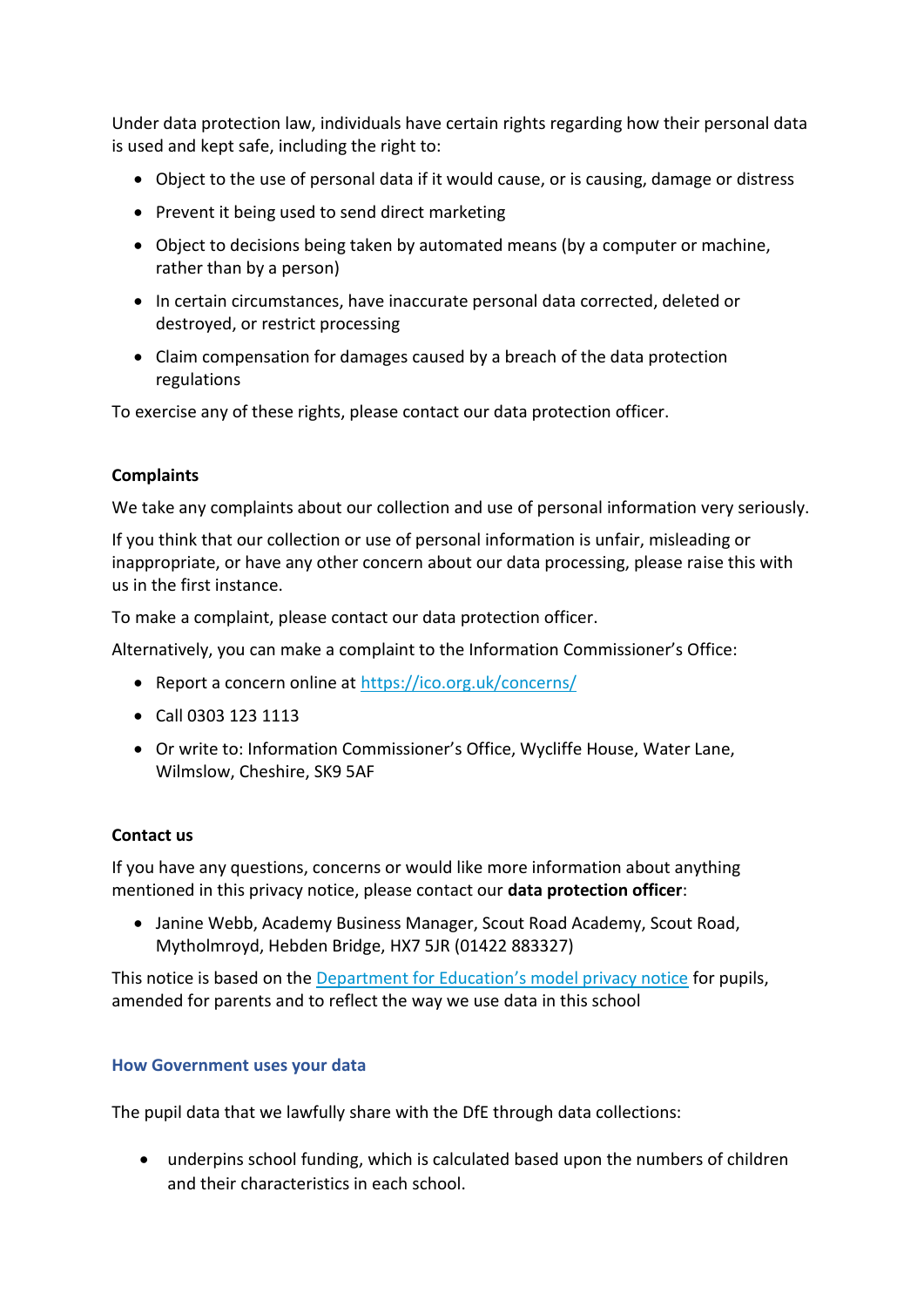- informs 'short term' education policy monitoring and school accountability and intervention (for example, school GCSE results or Pupil Progress measures).
- supports 'longer term' research and monitoring of educational policy (for example how certain subject choices go on to affect education or earnings beyond school)

## **Data collection requirements**

To find out more about the data collection requirements placed on us by the Department for Education (for example; via the school census) go to [https://www.gov.uk/education/data-collection-and-censuses-for-schools.](https://www.gov.uk/education/data-collection-and-censuses-for-schools) The National Pupil Database (NPD)

Much of the data about pupils in England goes on to be held in the National Pupil Database (NPD).

The NPD is owned and managed by the Department for Education and contains information about pupils in schools in England. It provides invaluable evidence on educational performance to inform independent research, as well as studies commissioned by the Department.

It is held in electronic format for statistical purposes. This information is securely collected from a range of sources including schools, local authorities and awarding bodies. To find out more about the NPD, go to

[https://www.gov.uk/government/publications/national-pupil-database-user-guide-and](https://www.gov.uk/government/publications/national-pupil-database-user-guide-and-supporting-information)[supporting-information.](https://www.gov.uk/government/publications/national-pupil-database-user-guide-and-supporting-information)

### Sharing by the Department

The law allows the Department to share pupils' personal data with certain third parties, including:

- schools and local authorities
- researchers
- organisations connected with promoting the education or wellbeing of children in England
- other government departments and agencies
- organisations fighting or identifying crime

For more information about the Department's NPD data sharing process, please visit: [https://www.gov.uk/data-protection-how-we-collect-and-share-research-data.](https://www.gov.uk/data-protection-how-we-collect-and-share-research-data)

Organisations fighting or identifying crime may use their legal powers to contact DfE to request access to individual level information relevant to detecting that crime.

For information about which organisations the Department has provided pupil information, (and for which project) or to access a monthly breakdown of data share volumes with Home